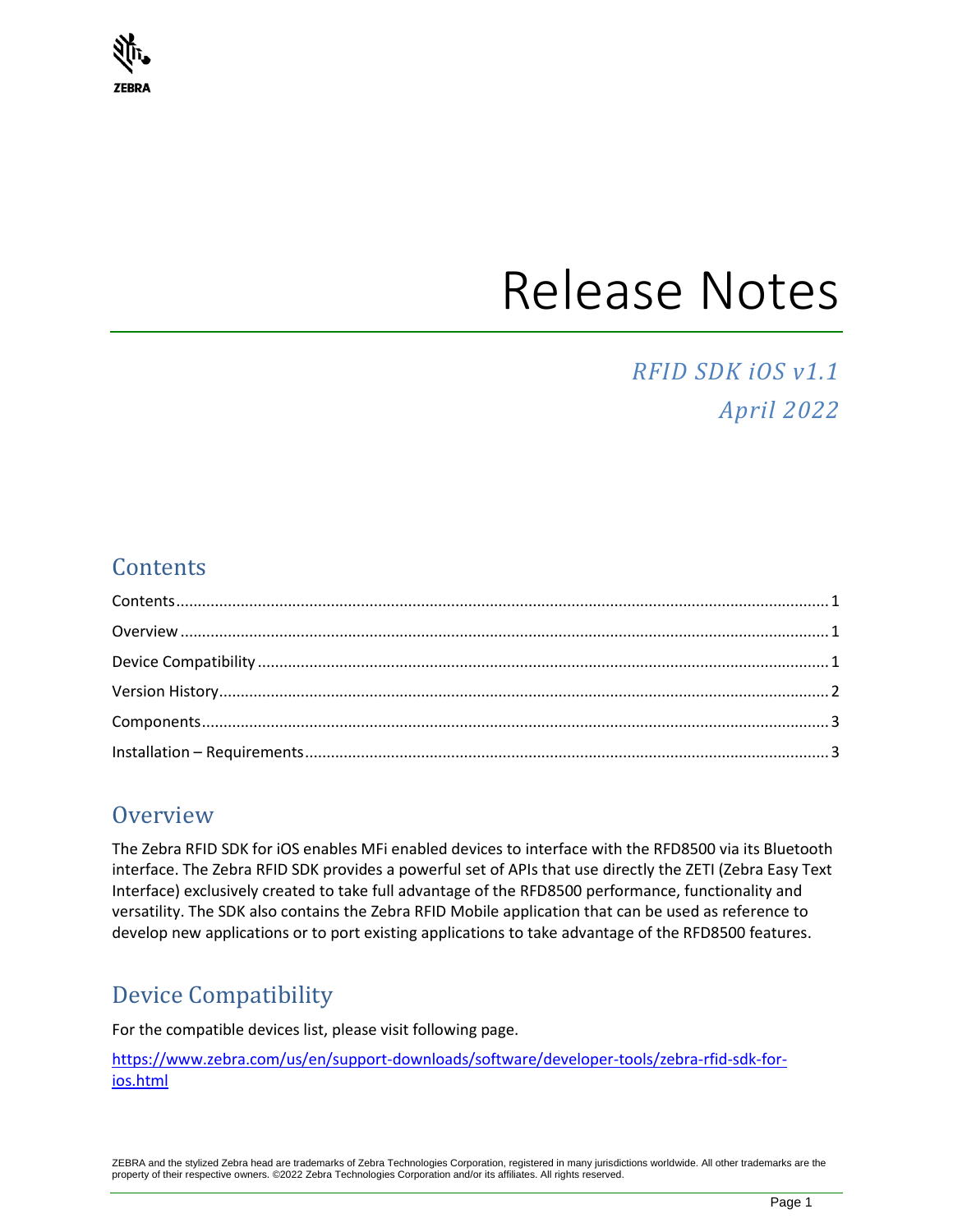

## <span id="page-1-0"></span>Version History

#### Version 1.1.19 – 04/2022

- 1. Bug fixed Unique tag reporting not working as expected.
- 2. Bug fixed Batch mode not working as expected.
- 3. Bug fixed Multi Tag is not suspended when switching from Inventory screen to Multi Tag screen.

#### Version 1.1.17 – 03/2022

1. RFD40 (Standard, Premium, Premium+) support added (Bluetooth only).

#### Version 1.1.8 – 08/2021

- 1. Support added NXP brand ID check in tag report screen.
- 2. Support added to fetch the link profile value with it index values.
- 3. Support added in sample application to update "tari" and "pie" values.
- 4. Sample application icon changed similar to RFID SDK Android.
- 5. Bug fix: Selected profiles are not getting updated in user defined and reader defined profile settings.

#### Version 1.1.4 – 01/2021

1. Support added for all the memory banks in MEMOIRUBANK\_ALL.

#### Version 1.1.1 – 10/2020

1. Added iOS 14 support.

#### Version 1.1.0 – 04/2020

2. Bug fix: Unable to Read/Write tags when a Prefilter setting with INV\_B and Singulation STATE B is already set in the Device.

#### Version 1.0.69 – 02/2018

1. LOCK API - support added to do perma lock Monza\UCODE 6 tag using SRFID\_MEMORYBANK\_ALL.

#### Version 1.0.68 – 06/2017

- 1. The Zebra SDK functionality related to connectivity and appearance/disappearance notifications behaves differently on iOS 11 compared to earlier versions of iOS, because of iOS 11 Bluetooth and EAAccessory events.
- 2. "Restoring will not be supported" printouts displayed in the Xcode console due to unsupported 'willRestoreState' has been addressed.
- 3. RFD8500 is not being discovered by the Zebra SDKs works properly with beta release version of IOS 11 because of the operating system was not maintaining the case sensitivity of the EA Protocol Name.
- 4. Added support Xcode 9.

ZEBRA and the stylized Zebra head are trademarks of Zebra Technologies Corporation, registered in many jurisdictions worldwide. All other trademarks are the property of their respective owners. ©2022 Zebra Technologies Corporation and/or its affiliates. All rights reserved.